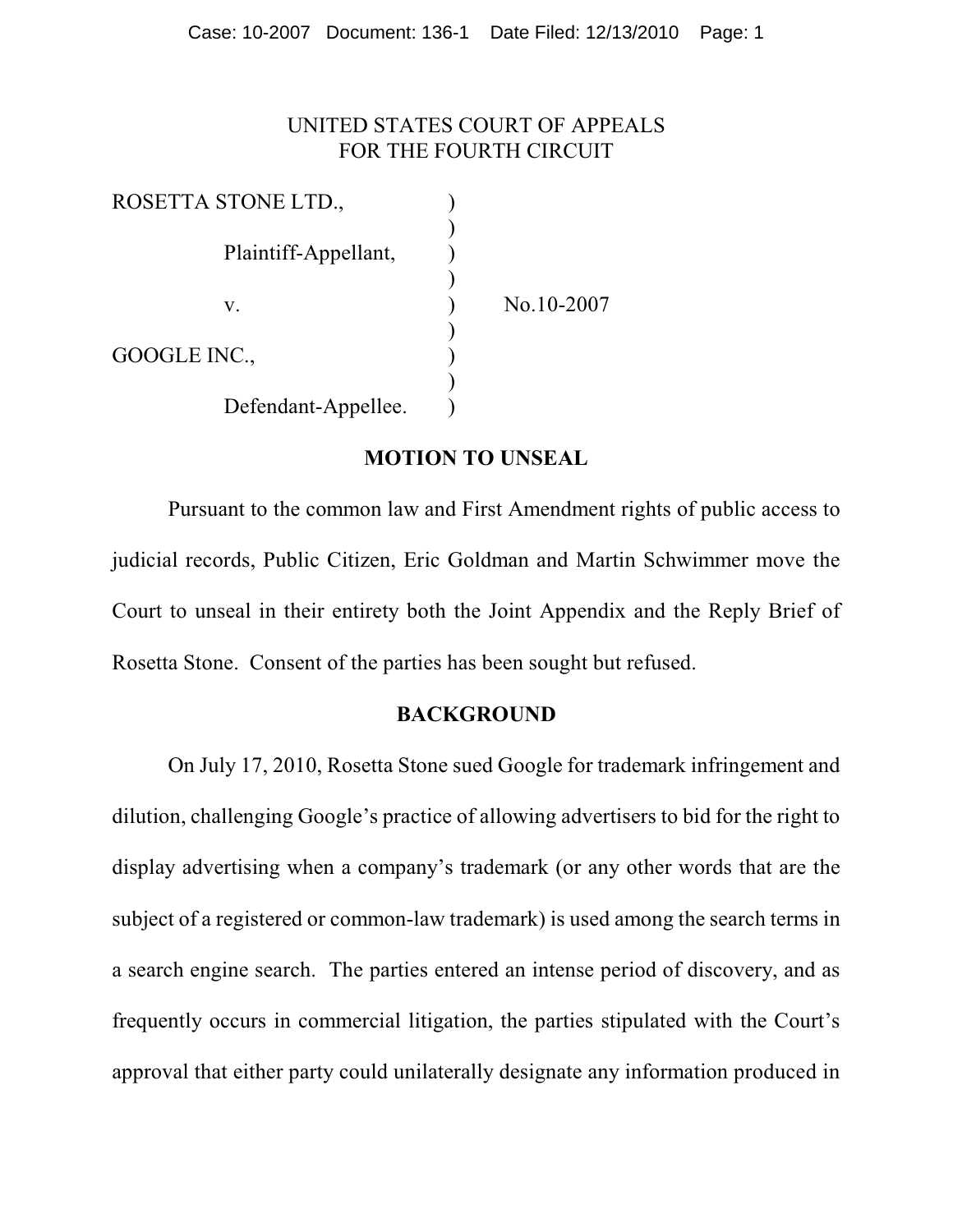discovery as "confidential information," "confidential attorneys eyes only," or "restricted confidential — source code." No proof was required for the implanting of such stamps and there was no provision for adversarial testing of the validity of any such claim of confidentiality unless and until one of the parties challenged another party's designations. Moreover, the stipulation provided that any discovery materials that had previously been stamped would be filed under seal.

Neither party challenged any of the "confidential" stamps, and when it came time for the parties to file their papers on their cross-motions for summary judgment, the motions for leave to file under seal were filed either jointly or, at least, without opposition. DN 100, 132, 170, 185. This, too, is frequently the case in commercial litigation — neither party has any incentive to challenge the other's confidentiality claims, and the parties get along with each other (and avoid significant extra work) by not doing so. Each motion duly recited in the most conclusory fashion, without any supporting affidavits or any detail concerning the contents of the documents, the formula that the various documents for sealing contained confidential business information and that disclosure would be harmful. No opposition to any of the sealing requests was submitted, and the trial judge approved each of the joint motions, signing the proposed orders that the parties had presented, which, in turn, again recited that the information was confidential and that disclosure would be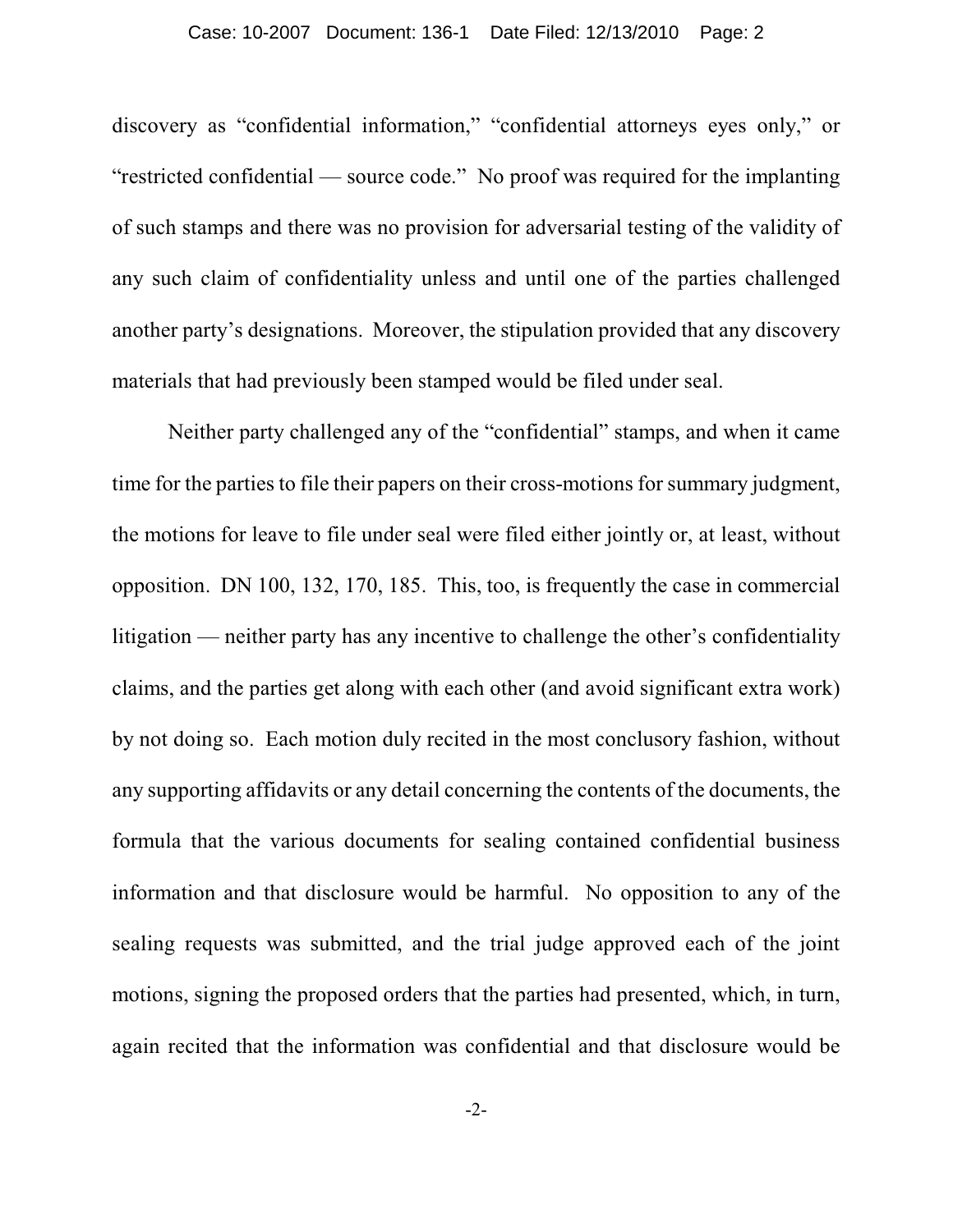harmful. There was no indication that the trial judge had viewed the documents in question, no explanation of the contents of the documents, and no attempt to weigh the need for confidentiality against the public interest in disclosure.

The trial court granted summary judgment for Google and this appeal followed. Rosetta's opening brief contained extensive redactions, including roughly two thirds of its Statement of Facts and large sections of the factual aspects of its argument. Movant Public Citizen asked the parties for consent to a motion for leave to intervene for the purpose of seeking to unseal Rosetta's brief. The parties promptly agreed that none of the redactions needed to remain under seal, and jointly moved the Court to unseal Rosetta's entire brief. The court ordered Rosetta to file its brief in unredacted form within ten days. Google then filed its brief, with a small section of factual discussion redacted. Once again, movant Public Citizen asked the parties for consent to a motion for leave to intervene for the purpose of seeking to unseal Google's brief. The parties promptly agreed that none of the redactions needed to remain under seal, and jointly moved the Court to unseal Google's entire brief.

However, the parties have filed thirteen volumes of the fifteen-volume Joint Appendix under seal. The first two volumes of the Joint Appendix were filed openly, consisting primarily of the complaint, court documents, transcripts of hearings, and an affidavit attaching relevant authority; there are a handful of other affidavits as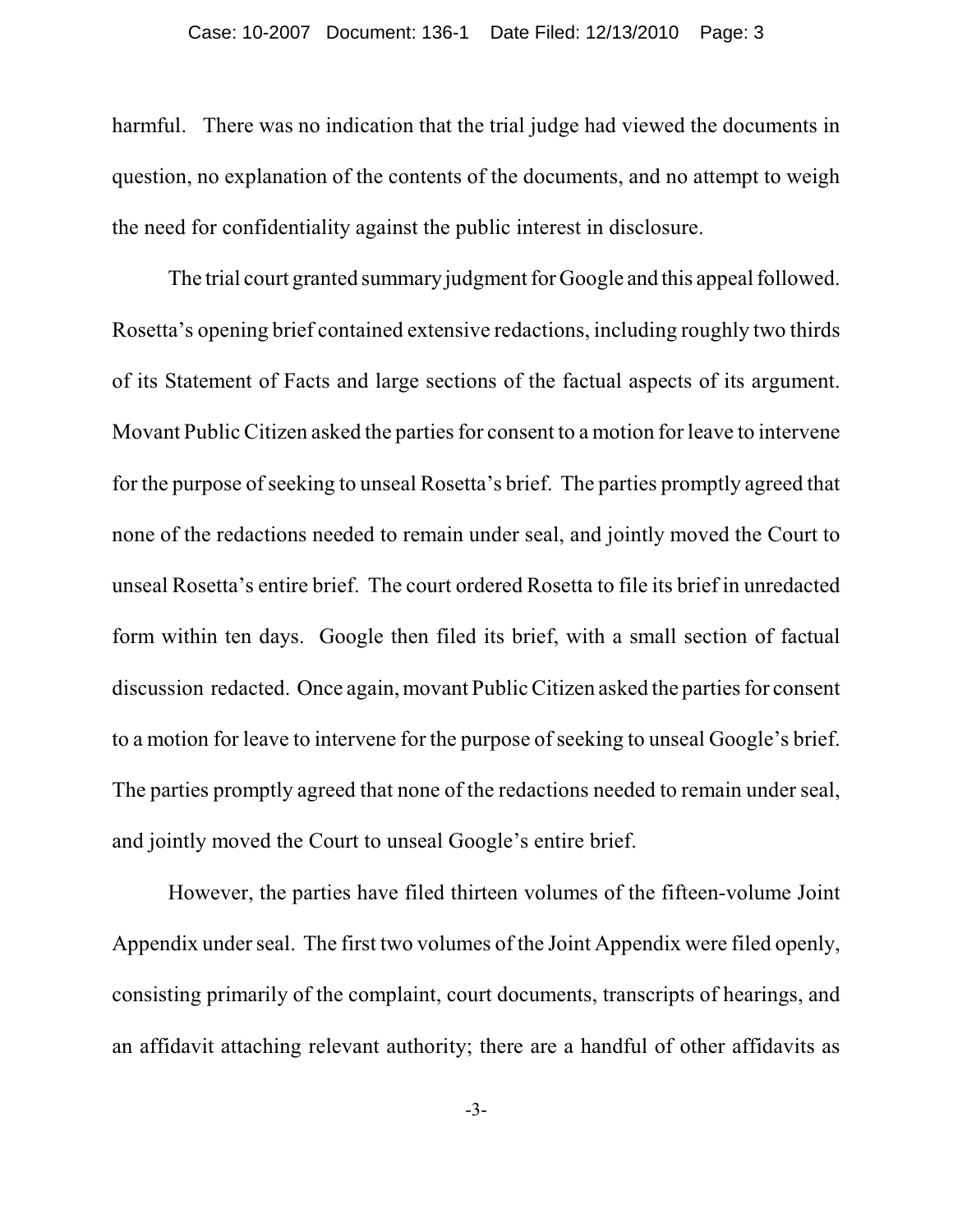well. But the remaining thirteen volumes of the Joint Appendix contain the bulk of the evidence relevant to this appeal, and even those parts of the Joint Appendix that are cited as the evidentiary basis for the now-unsealed factual assertions in the parties' briefs remain under seal. Nor have the parties provided any explanation of the continued need to keep the thirteen volumes of Joint Appendix under seal. And movants have no assurance that Rosetta's reply brief will not contain redactions.

#### **ARGUMENT**

**The Court Should Unseal the Records Sealed by the District Court as Required by the Common Law and First Amendment Rights of Access to Court Records.**

## **A. The Court of Appeals Should Decide Whether to Unseal Its Own Records Even Though the Records At Issue Were Originally Filed Under Seal Below.**

This Court should unseal the Joint Appendix, even though it contains documents sealed by the district court at the parties' request, pursuant to the public's presumptive common-law right to inspect and copy judicial records and documents. *Virginia Dept. of State Police v. Washington Post*, 386 F.3d 567, 575-76 (4th Cir. 2004), citing *Nixon v. Warner Communications, Inc.*, 435 U.S. 589, 597 (1978)). No reasons have yet been advanced to explain why secrecy was necessary for these documents, and in the absence of any such justification the documents must be open to the public. *SEC v. Van Waeyenberghe*, 990 F.2d 845, 848-849 (5th Cir. 1993)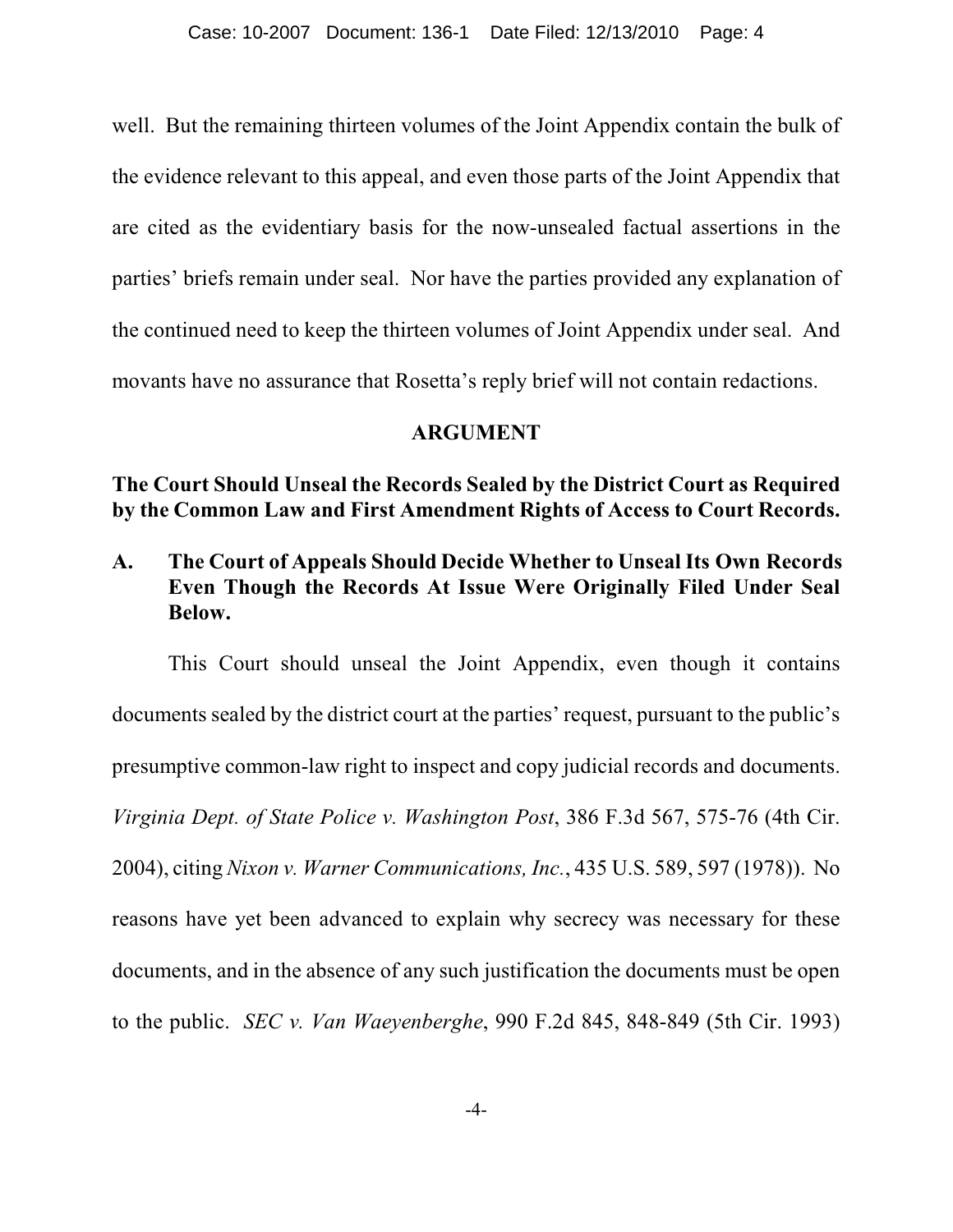(overturning district court's decision to seal documents without balancing the competing interests involved); *Fed. Sav. & Loan Ins. Corp. v. Blain*, 808 F.2d 395, 399 (5th Cir. 1987) ("The district court's discretion to seal the record of judicial proceedings is to be exercised charily."). This presumption of openness "serves to promote trustworthiness of the judicial process, to curb judicial abuses, and to provide the public with a more complete understanding of the judicial system, including a better perception of its fairness." *Van Waeyenberghe*, 990 F.2d at 849.

Although a trial court has discretion to seal or unseal files during the trial stage of litigation, an appellate court possesses the inherent supervisory authority to unseal files once they have been transferred. *Id.* at 848 (quoting *Nixon*, *supra*, 435 U.S. at 597) ("Every court has supervisory power over its own records and files . . . ."); *Union Oil Co. v. Leavell*, 220 F.3d 562, 567 (7th Cir. 2000) (Seventh Circuit proceedings could only be sealed by order of the Seventh Circuit, even though the district judge had previously placed records under seal). And the presumption of access applies as forcefully to appellate proceedings as it does to district court proceedings. In *Baxter Int'l v. Abbott Labs.*, the Seventh Circuit explained:

Information transmitted to the court of appeals is presumptively public because the appellate record normally is vital to the case's outcome. Agreements that were appropriate at the discovery stage are no longer appropriate for the few documents that determine the resolution of an appeal, so any claim of secrecy must be reviewed independently in this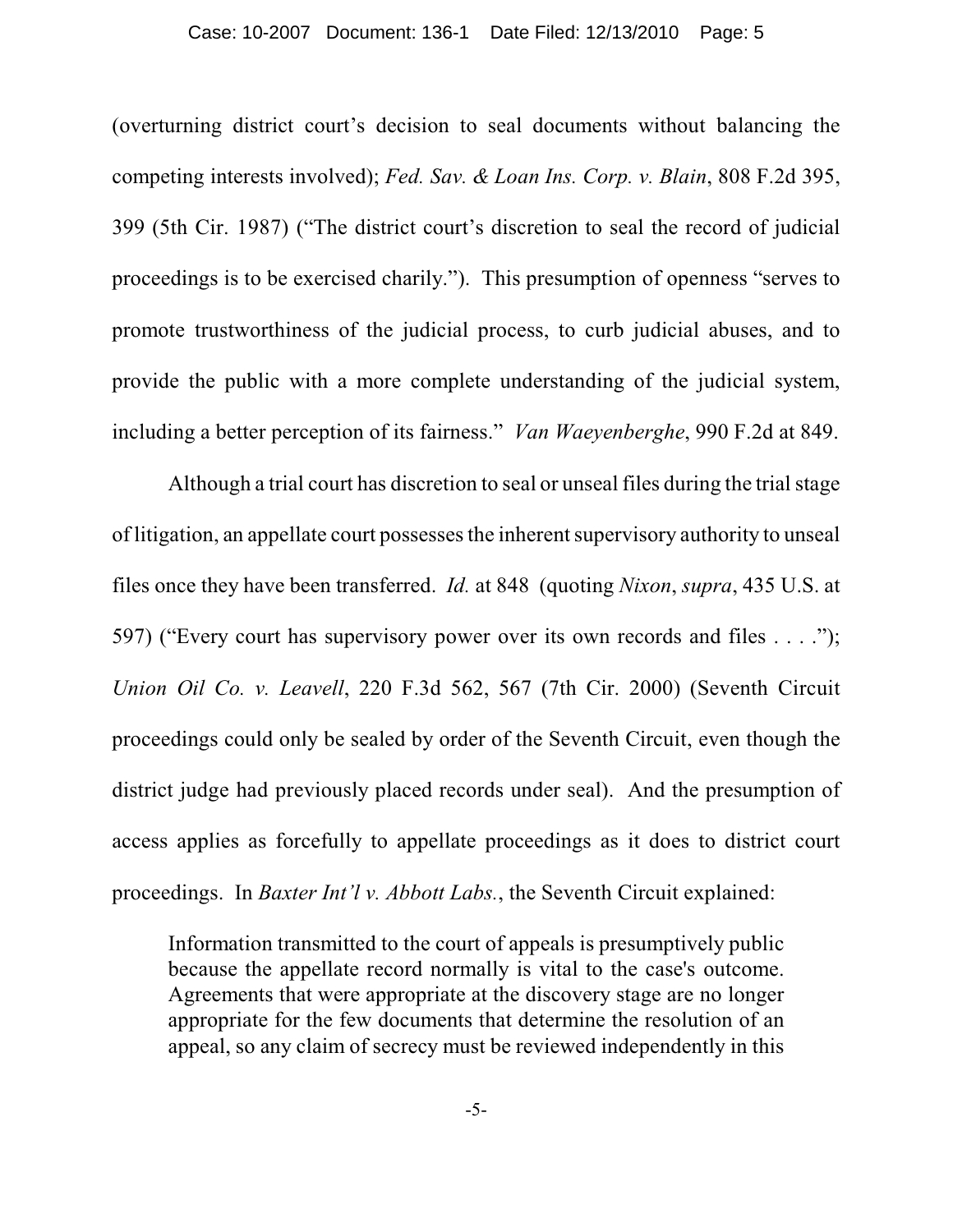court.

297 F.3d 544, 545 (7th Cir. 2002).

Similarly, in *United States v. Moussaoui*, 65 F. App'x 881 (4th Cir. 2003), this Court responded to a motion to unseal a joint appendix of documents transferred from the district court by stressing the Court's independent duty to conduct its own examination of the documents to determine whether they should be maintained under seal:

As noted above, while the classified appendix contains a number of classified documents, not all ofthe documents therein are classified, and it appears that at least some of the documents that contain classified information could be made public (assuming a common law or First Amendment right of access attaches) after classified material is redacted. The unclassified appendix contains a wide variety of materials, such as pleadings, hearing and deposition transcripts, and some discovery materials. Some of these documents fall within the common law presumption of access, while others are subject to the greater right of access provided by the First Amendment. Still others may not qualify as "judicial records" at all. *See Amodeo,* 44 F.3d at 145-46 (discussing when a document filed with the court is a "judicial record"). We therefore must examine the unclassified appendix document by document to determine, for each document, the source of the right of access (if any such right exists). *See Stone,* 855 F.2d at 181. As to those documents subject to a right of access, we must then conduct the appropriate balancing to determine whether the remainder of the document should remain sealed, in whole or in part.

*Id.* at 888-89.

That the Court retains authority to unseal records is made clear by the Court's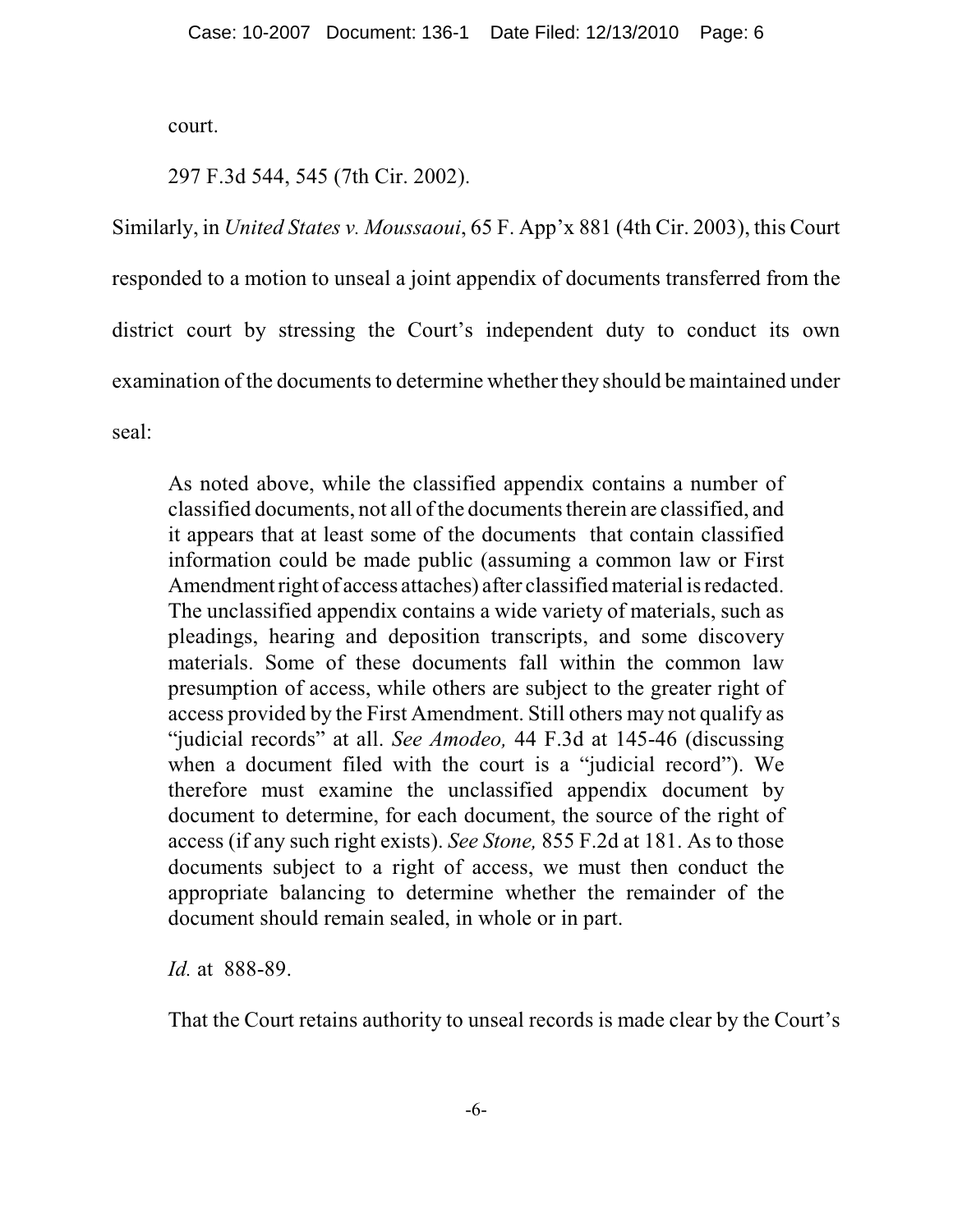own rules: Fourth Circuit Rule 25(c)(1)(A) provides that "material held under seal by another court or agency remains subject to that seal on appeal **unless modified or amended by the Court of Appeals**." (emphasis added) Other circuits regularly exercise similar authority. *See* Third Circuit Misc. R. 1066.1(c)(2) (mandating that documents "will remain under seal in [the Third Circuit] for thirty (30) days after the filing of the notice of appeal to give counsel an opportunity to file a motion to continue the impoundment"); Seventh Circuit Internal Operating Procedure 10 ("[E]very document filed in or by [the Seventh Circuit] (whether or not the document was sealed in the district court) is in the public record unless a judge of [the Seventh Circuit] orders it to be sealed."). Even those circuits that, like this circuit, do not provide for automatically unsealing records generally provide a mechanism for parties to unseal records once they reach the appellate level. *See*, *e.g.*, Sixth Circuit Internal Operating Procedure 11(c) (retaining sealed status of document but permitting records to be unsealed on order of either the Sixth Circuit or the district court); Ninth Circuit Rule 27-13(c) ("During the pendency of an appeal, any party may file a motion with this court requesting that matters filed under seal either in the district court or this court be unsealed.").

#### **B. The Common Law Right of Access Requires Unsealing.**

Documents should be made available for public review when they "properly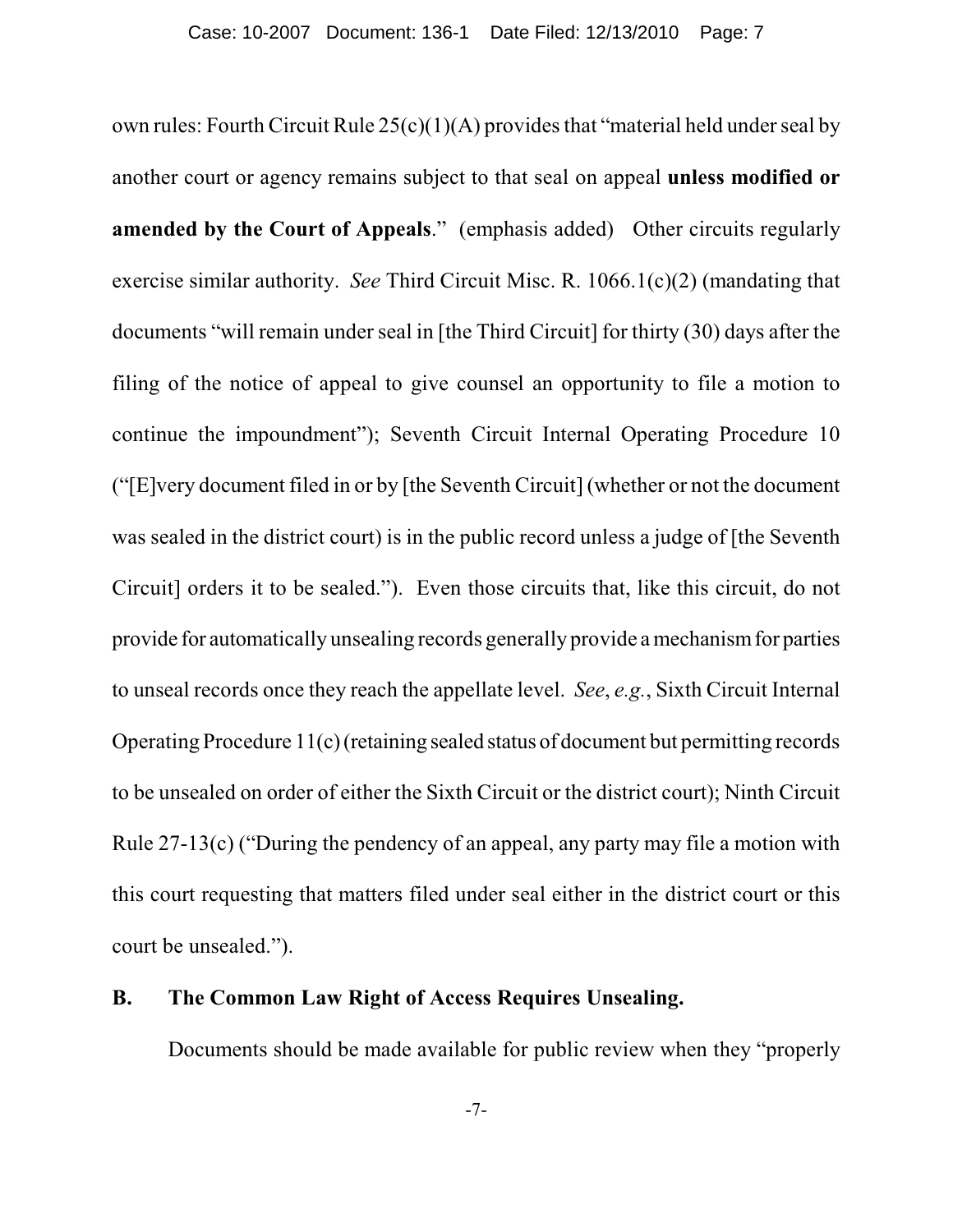come before the court in the course of an adjudicatory proceeding and . . . are relevant to the adjudication." *FTC v. Standard Fin. Mgmt. Corp.*, 830 F.2d 404, 412-13 (1st Cir. 1987); *see also Grove Fresh Distribs. v. Everfresh Juice Co.*, 24 F.3d 893, 898 (7th Cir. 1994) (recognizing that documents become part of the public record when either "the court has relied on them" or when "the litigants have offered them as evidentiary support"); *Smith v. United States Dist. Court for Southern Dist. of Ill.*, 956 F.2d 647, 650 (7th Cir. 1992) (holding that materials on which a court relies in determining litigants' substantive rights are subject to the right of public access); *Joy v. North*, 692 F.2d 880, 893 (2d Cir. 1982) ("An adjudication is a formal act of government, the basis of which should, absent exceptional circumstances, be subject to public scrutiny."). Without access to records that influenced a judge's decision, "[h]ow else are observers to know what the suit is about or assess the judges' disposition of it?" *Baxter Int'l,* 297 F.3d at 547.

"Th[e common law] presumption of access . . . can be rebutted if countervailing interests heavily outweigh the public interests in access," but "[t]he party seeking to overcome the presumption bears the burden of showing some significant interest that outweighs the presumption." *Virginia Dept. of State Police*, 386 F.3d at 575-76.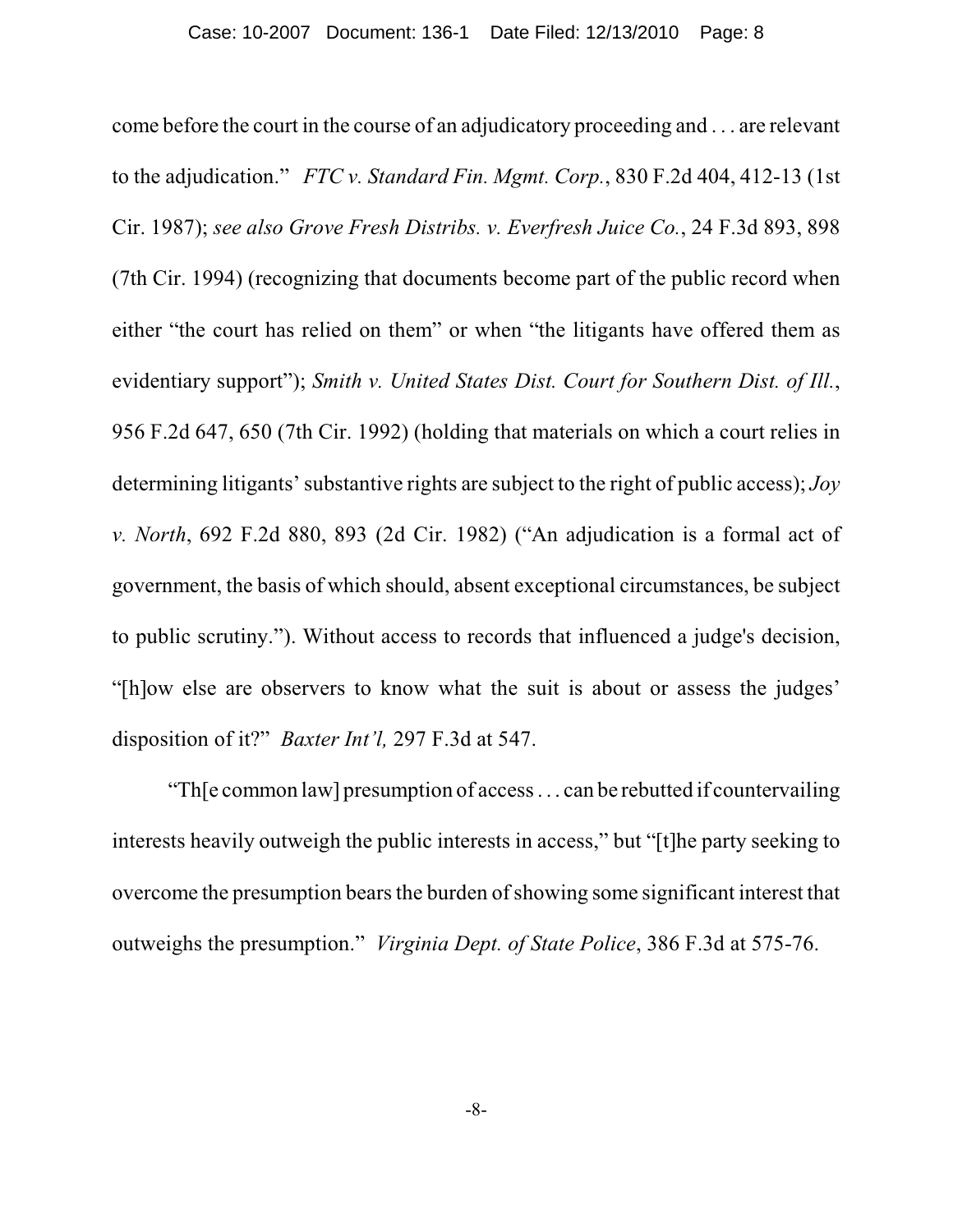## **C. The First Amendment Protects the Right of Access to the Joint Appendix and Briefs.**

In *Richmond Newspapers v. Virginia*, 448 U.S. 555, 580 (1980), the Supreme Court recognized a First Amendment right to attend criminal proceedings. This Court and others have indicated that *Richmond Newspapers* extends to civil as well as criminal proceedings. *See, e.g.*, *Virginia Dept. of State Police v. Washington Post*, 386 F.3d 567, 575 (4th Cir. 2004); *Doe v. Stegall*, 653 F.2d 180, 185 (5th. Cir. 1981) (in considering whether a litigant had the right to proceed anonymously in a civil case, the Court noted that "First Amendment guarantees are implicated when a court decides to restrict public scrutiny of judicial proceedings"); *Westmoreland v. CBS, Inc.*, 752 F.2d 16, 23 (2d Cir. 1984); *Publicker Indus., Inc. v. Cohen*, 733 F.2d 1059, 1070 (3d Cir. 1984); *In re Continental Ill. Secs. Litig.*, 732 F.2d 1302, 1308 (7th Cir. 1984); *Brown & Williamson Tobacco Corp. v. FTC*, 710 F.2d 1165, 1178 (6th Cir. 1983). Public access to judicial proceedings is essential because "[t]he public has no less a right under the first amendment to receive information about the operation of the nation's courts than it has to know how other governmental agencies work and to receive other ideas and information." *In re Express-News Corp.*, 695 F.2d 807, 809 (5th Cir. 1982).

The Court has specifically held that the First Amendment right of access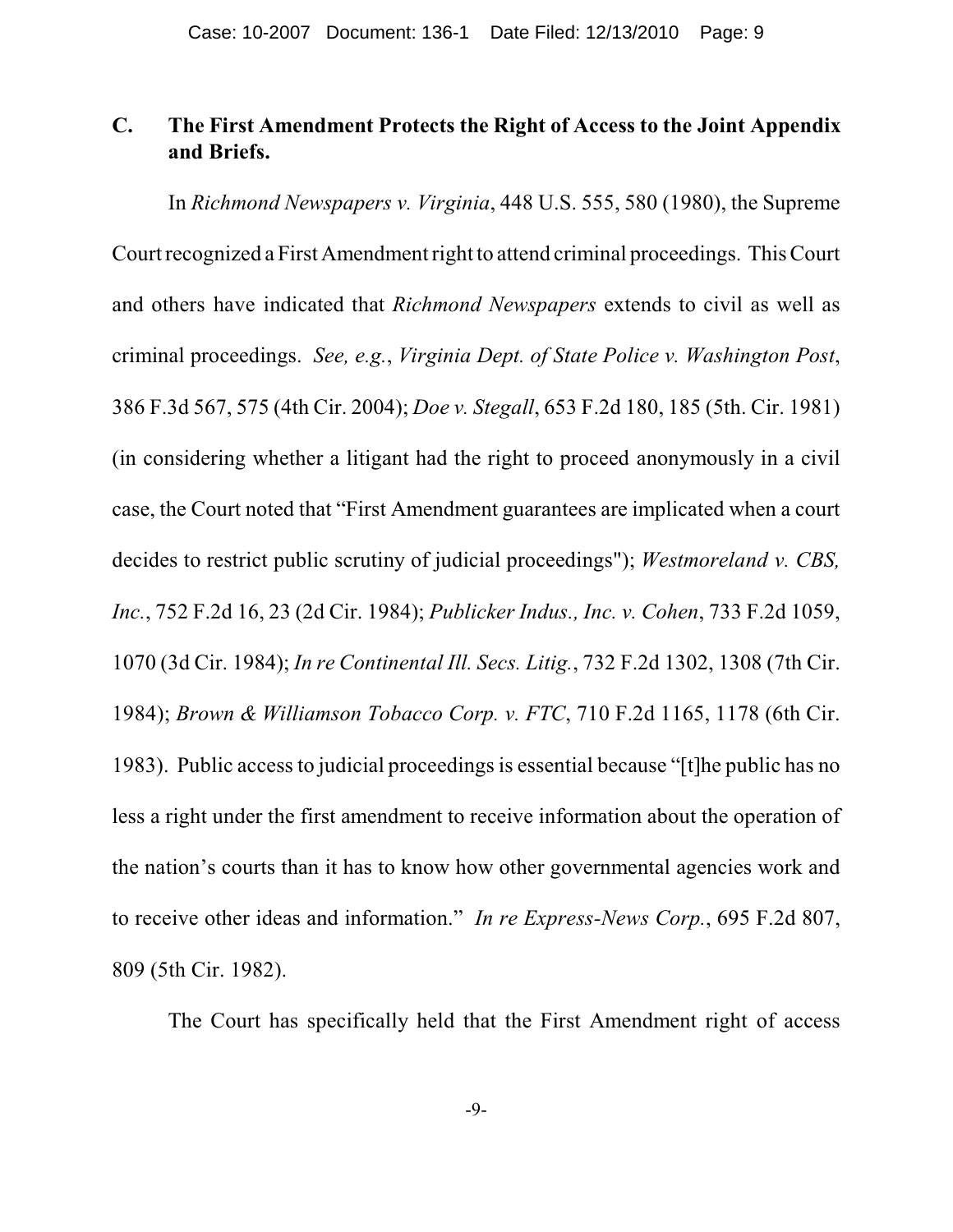extends to documents filed in connection with a summary judgment motion.

*Rushford v. New Yorker*, 846 F.2d 249, 253 (4th Cir. 1988). It is a fortiori that the

First Amendment guarantees access to documents filed in connection with this appeal

from a summary judgment ruling.

As this Court said in *Virginia Dept. of State Police*,

When the First Amendment provides a right of access, a district court may restrict access "only on the basis of a compelling governmental interest, and only if the denial is narrowly tailored to serve that interest.". . . The burden to overcome a First Amendment right of access rests on the party seeking to restrict access, and that party must present specific reasons in support of its position. *See Press-Enterprise Co. v. Superior Court,* 478 U.S.1, 15 (1986) ("The First Amendment right of access cannot be overcome by [a] conclusory assertion").

386 F.3d at 575 (some citations omitted).

## **D. The Joint Appendix and Briefs Should Be Unsealed.**

Here, the parties have never advanced any detailed, document-by-document justification for maintaining the secrecy of the sealed matter. Indeed, the documents in question were all unilaterally designated as "confidential" by each party when it produced the documents in discovery, without any adversary testing of the need for confidentiality. The parties filed joint motions to keep each others' documents confidential, a situation that encouraged each side simply to defer to each other's designations. The motions rested on **unsworn** and highly conclusory contentions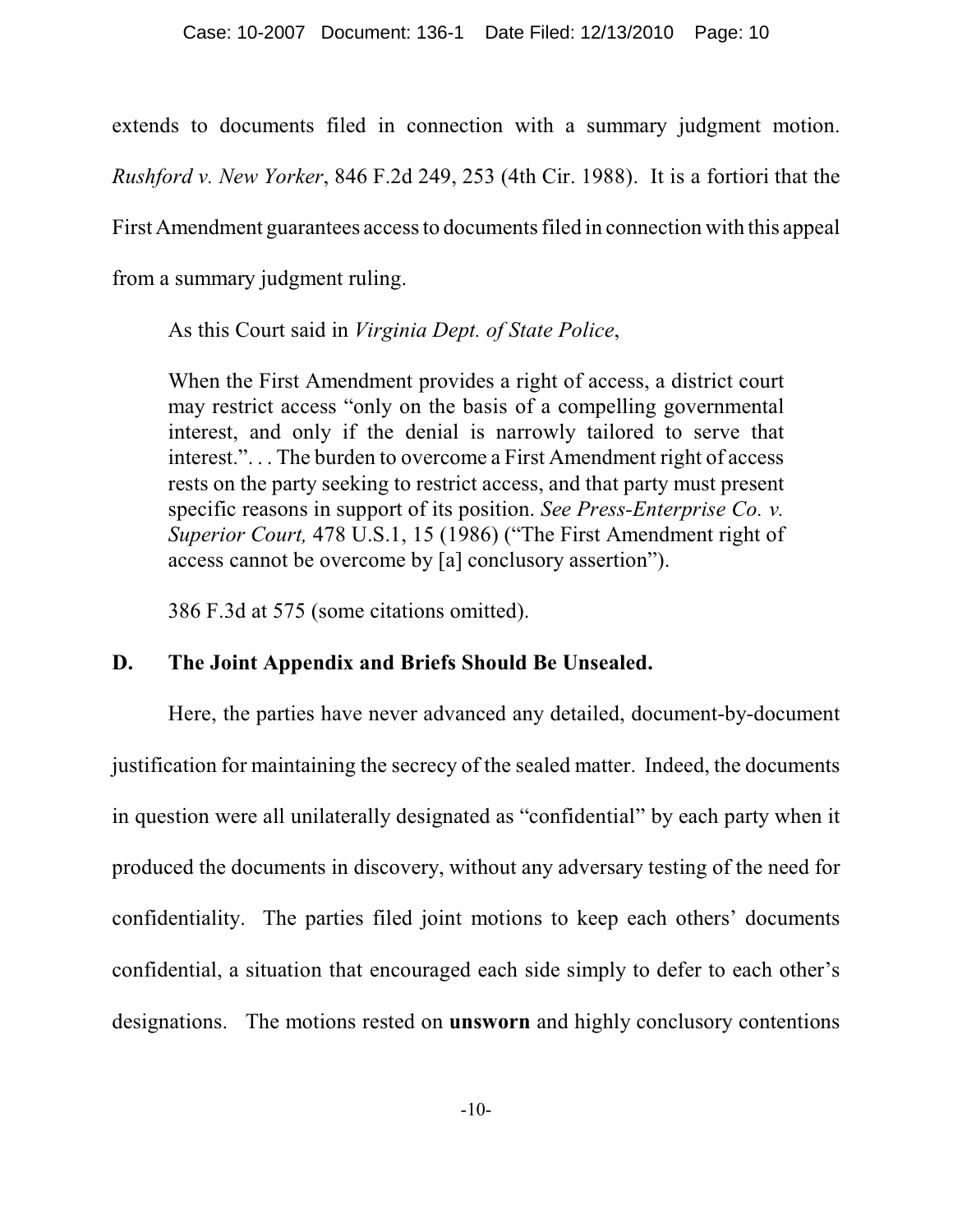about the need for confidentiality, *e.g.*, DN 101, 185 ("The parties represent that the Protected Information at issue relates to business practices and internal communications that are confidential and proprietary."). In granting the motions, the district court recited a similar formula about the need for confidentiality, repeating the parties' conclusory statements word for word: "The filings identified above reference documents, testimony, and information that relate to business practices and internal communications that are confidential and proprietary, the public disclosure of which would be harmful to Rosetta Stone's and/or Google's business interests." DN 177, 216. However, there is no indication that the trial judge engaged in the required document-by-document review. *See Moussaui*, 65 Fed. App'x at 888-89. The court below did not explain the nature of each document or why confidentiality was required.

Moreover, it is highly unlikely that everything in the thirteen volumes of joint appendix that the parties have selected from the record below as providing the basis for either affirming or reversing the judgment of the district court is so sensitive that the need for confidentiality outweighs the public's right of access to the judicial records. For example, the formerly redacted statement of facts in Rosetta's opening brief reveals that the Joint Appendix contains evidence supporting Rosetta's contentions about the strength of its marks, Rosetta Br. 5, Google's internal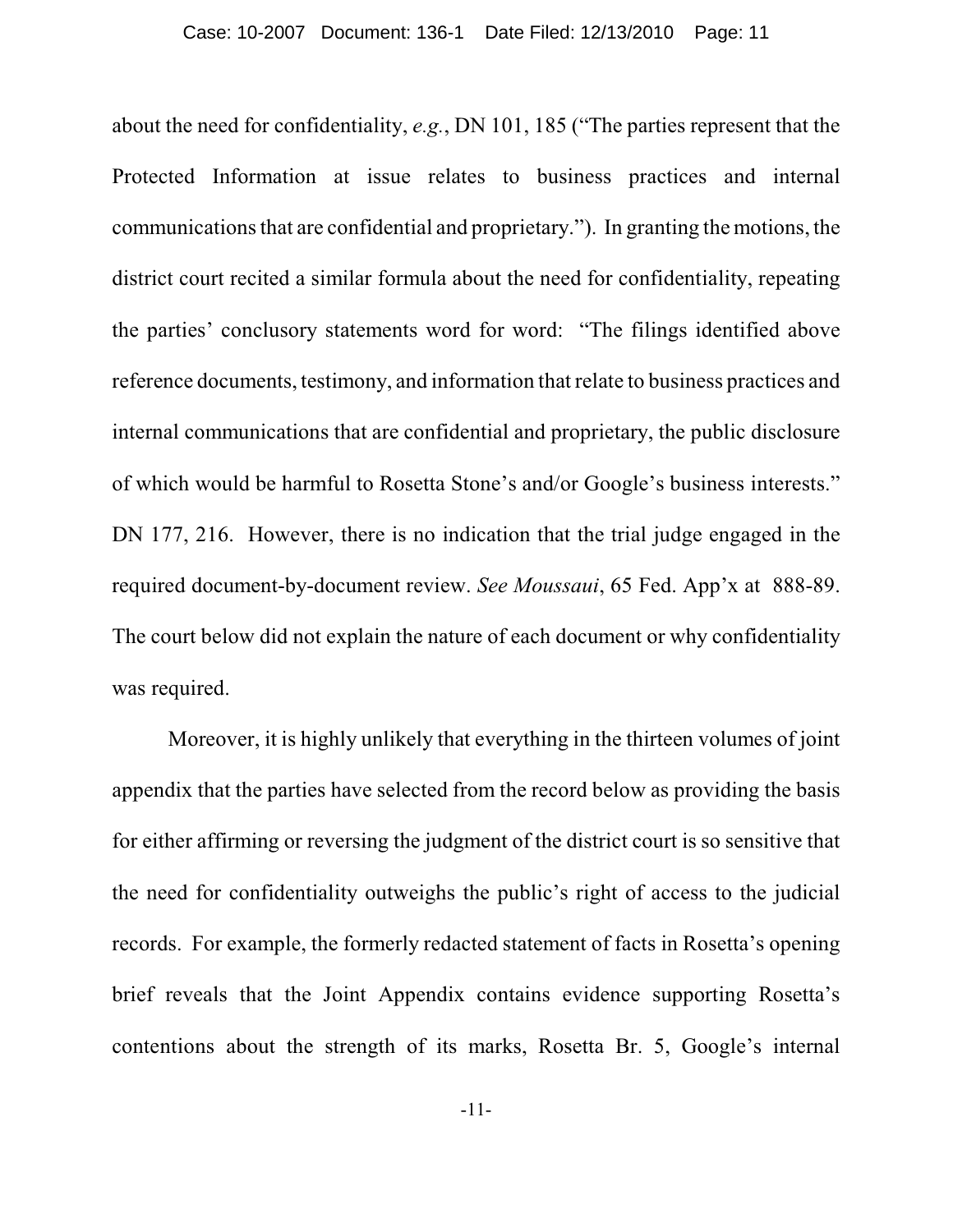communications going back before 2004, including the results of in-house experiments about the impact of Google search results on user confusion, *id.* 7-8, and presentations by Google to its customers from 2005. *Id.* 10. It is hard to believe that disclosure of these materials would create any significant danger of current competitive harm. The Joint Appendix also contains hundred of pages of communications to Google from Rosetta Stone about counterfeit Rosetta products, communications from customers supposedly showing confusion, and depositions of non-party witnesses (and in-house Google lawyers) who testified about their experiences with Google search results and the products that they subsequently purchased. *Id.* 12, 31, 36. It is unlikely that these deposition questions and answers present a need for confidentiality sufficient to outweigh the public's right to see judicial records showing why the case was decided the way it was decided below and will be decided by this Court. The Joint Appendix also evidently contains an expert witness report, purporting to find actual confusion, *id.* 13*,* and because there was a motion to exclude that report, there may well have been a deposition of the expert witness or counter-affidavits submitted in support of that motion. Again, we question whether the secrecy of any of this material can be justified.

In contrast to the lack of any demonstrated need for confidentiality, the public has a strong interest in gaining access to the evidentiary basis for the Court's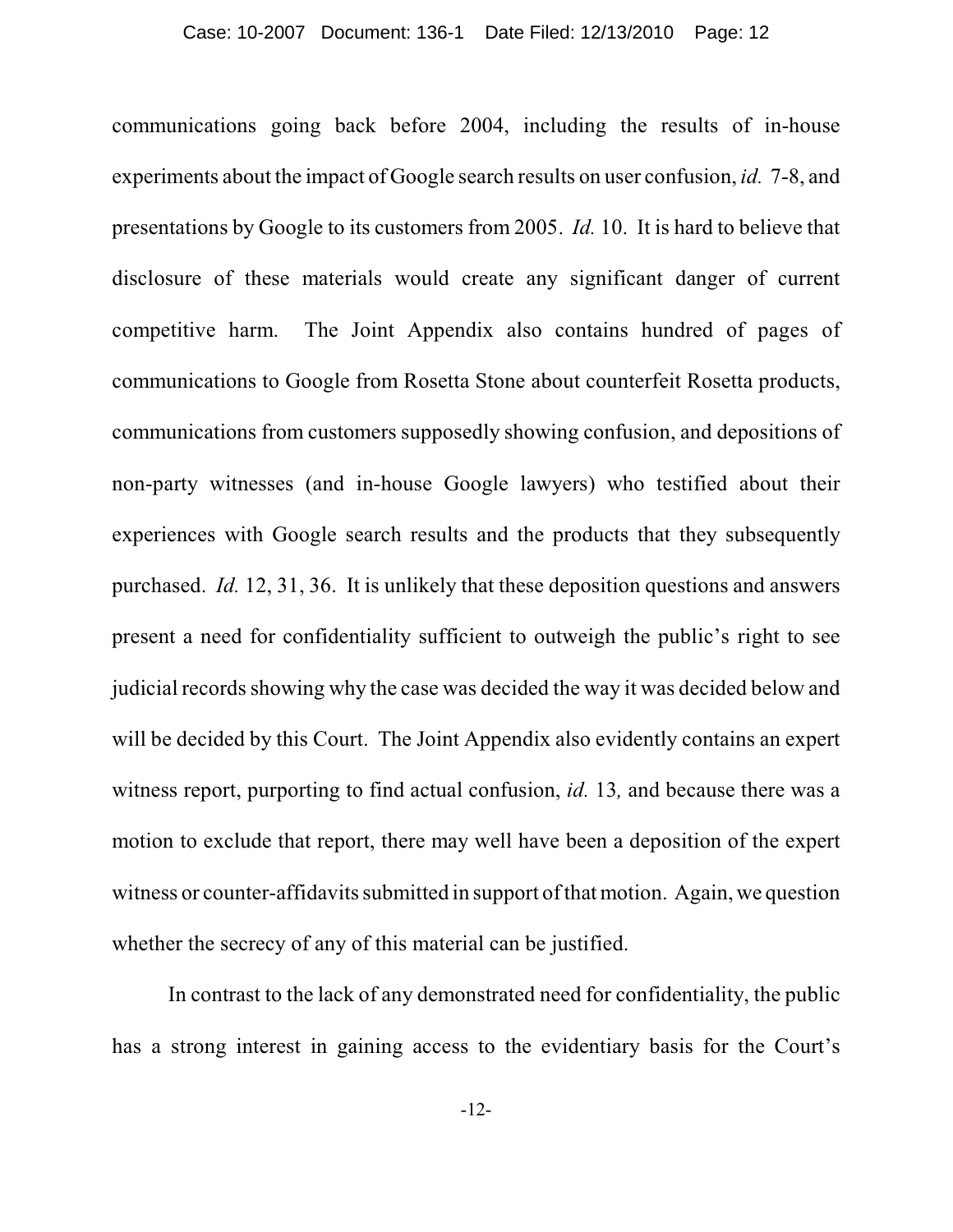disposition of this appeal. This case is of great public interest. Professor Goldman estimates that well over a hundred trademark cases have been filed by trademark owners involving keyword advertising, whether against Google and other search engines, or against the keywords advertisers themselves, resulting in dozens of reported decisions. Goldman Affidavit ¶ 4. Although the Second Circuit has already addressed as a purely legal issue whether keyword advertising is a "use in commerce," *Rescuecom Corp. v. Google*, 562 F.3d 123 (2d Cir. 2009), this case represents the first of this wave of litigation to reach the appellate level on the merits. Litigants in all the other cases will have a vital interest in understanding exactly what this Court's decision signifies, and they cannot understand that if the record is under seal.

Moreover, the extent of the broader public interest in the case is reflected by the ten amicus curiae briefs that have been filed on both sides of the case, not to speak of hundreds of articles in mainstream news outlets, plus many more in law reviews and legal treatises. Professor Goldman's affidavit explains how academic and other writers will be able to use the disclosures to better analyze the Court's ruling and address the proper development of the law in this area. Goldman Affidavit ¶ 5. Congress may well wish to step into the fray with legislation directed to the issue; disclosure of the evidentiary basis for the Court's ruling will inform the debate over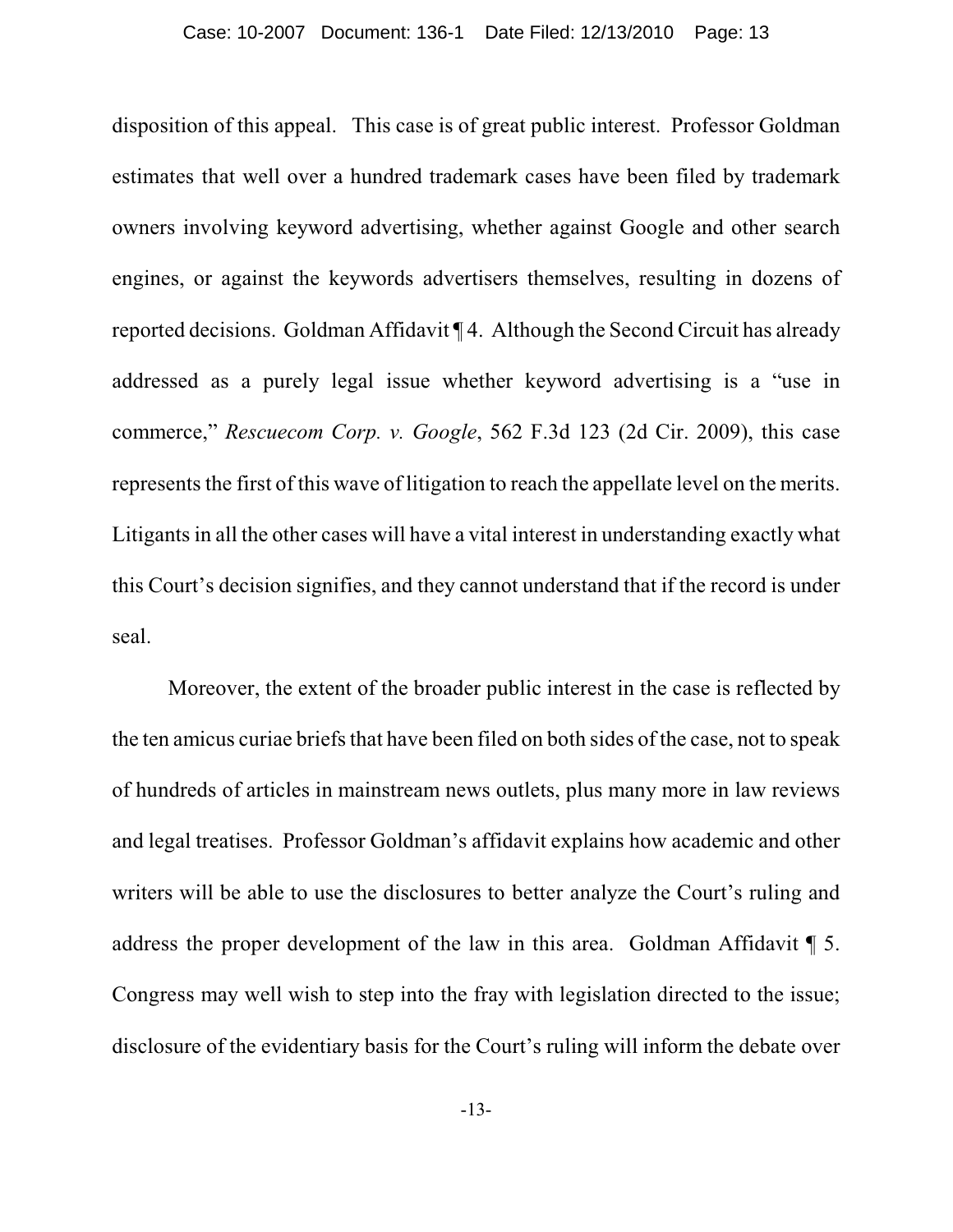such proposals. *Id.* The Court's ruling will be subject to intense scrutiny and the public is entitled to know the factual basis underlying the ruling.

In addition, although it is now too late to permit the amici curiae to take the record evidence into account in arguing to the Court how it should resolve this appeal, further review may be sought and the current amici, or others, may seek to express their views to the en banc Court or to the Supreme Court. Unsealing should be ordered for that reason as well.

## **E. The Parties Should Be Required to Provide Detailed Justification for Sealing.**

Because the party demanding continued confidentiality of each judicial record has the burden of showing both the need for confidentiality and that this need outweighs the strong presumption of public access, the Court should require the parties to prepare a list of each document in the Joint Appendix that they believe should be kept under seal, and each reasonably segregable part of each document, comparable to a *Vaughn* index, *Ethyl Corp. v. U.S. E.P.A.*, 25 F.3d 1241, 1250 (4th Cir. 1994). If any redactions are made in Rosetta's reply brief, a similar index should be required to support those redactions as well. The index should list the author, title, date, and subject of the document, explain the basis for the claim of confidentiality and describe the contents with sufficient detail to show the need for confidentiality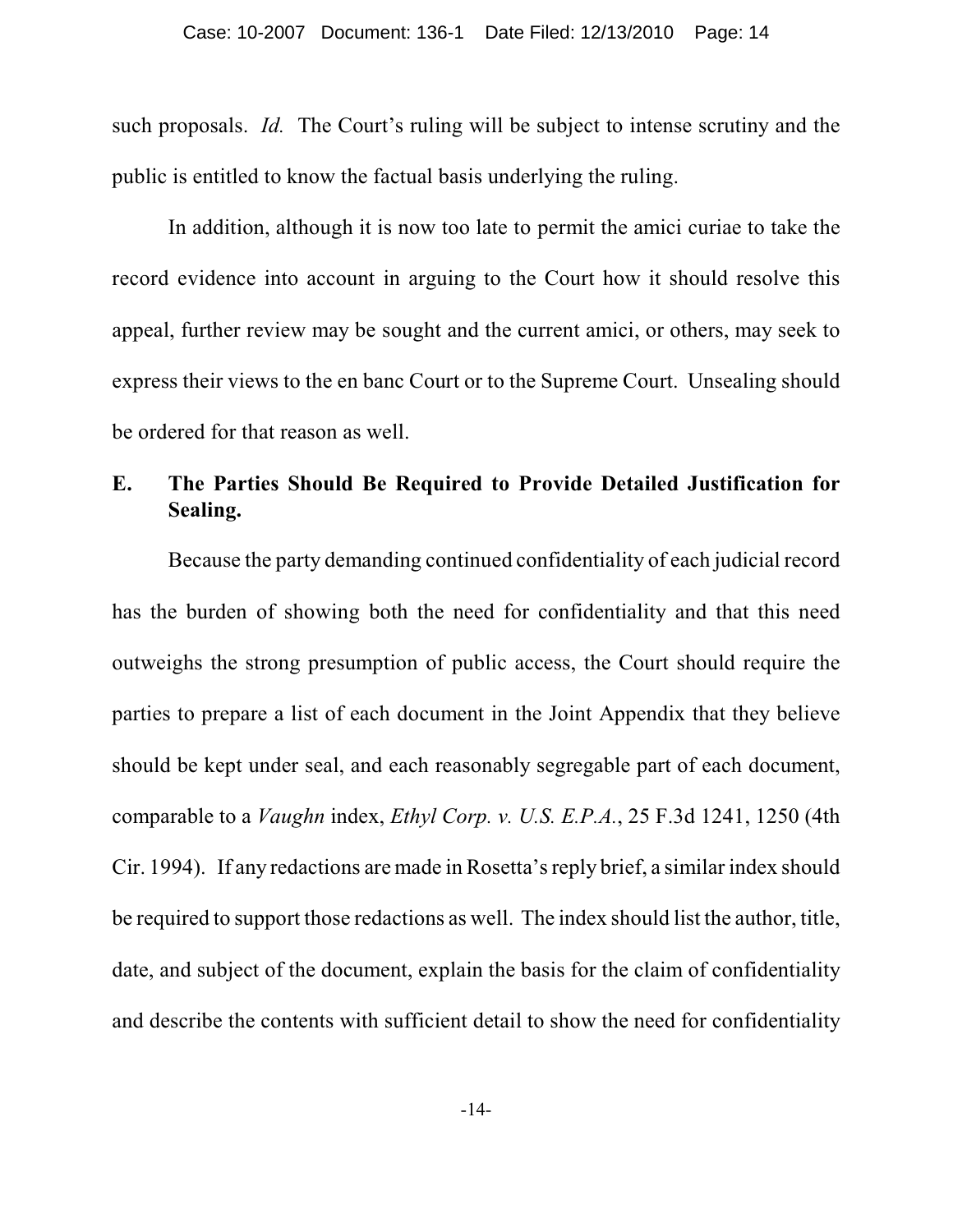while conveying enough information for movants to participate in the adversary process by arguing against continued confidentiality.

In practice under the Freedom of Information Act as well as in discovery disputes, the discipline of having to prepare an index or privilege log, and the information provided by a well-prepared index, is usually sufficient to eliminate most disputes and thereby to minimize the Court's need to examine documents to make its own determinations about confidentiality.

## **CONCLUSION**

The motion to unseal the Joint Appendix and Rosetta Stone's reply brief should be granted.

Respectfully submitted,

 /s/ Paul Alan Levy Paul Alan Levy Adina Rosenbaum

 Public Citizen Litigation Group 1600 - 20th Street NW Washington, DC 20009 (202) 588-1000 plevy@citizen.org

Attorneys for Public Citizen, Eric Goldman, and Martin Schwimmer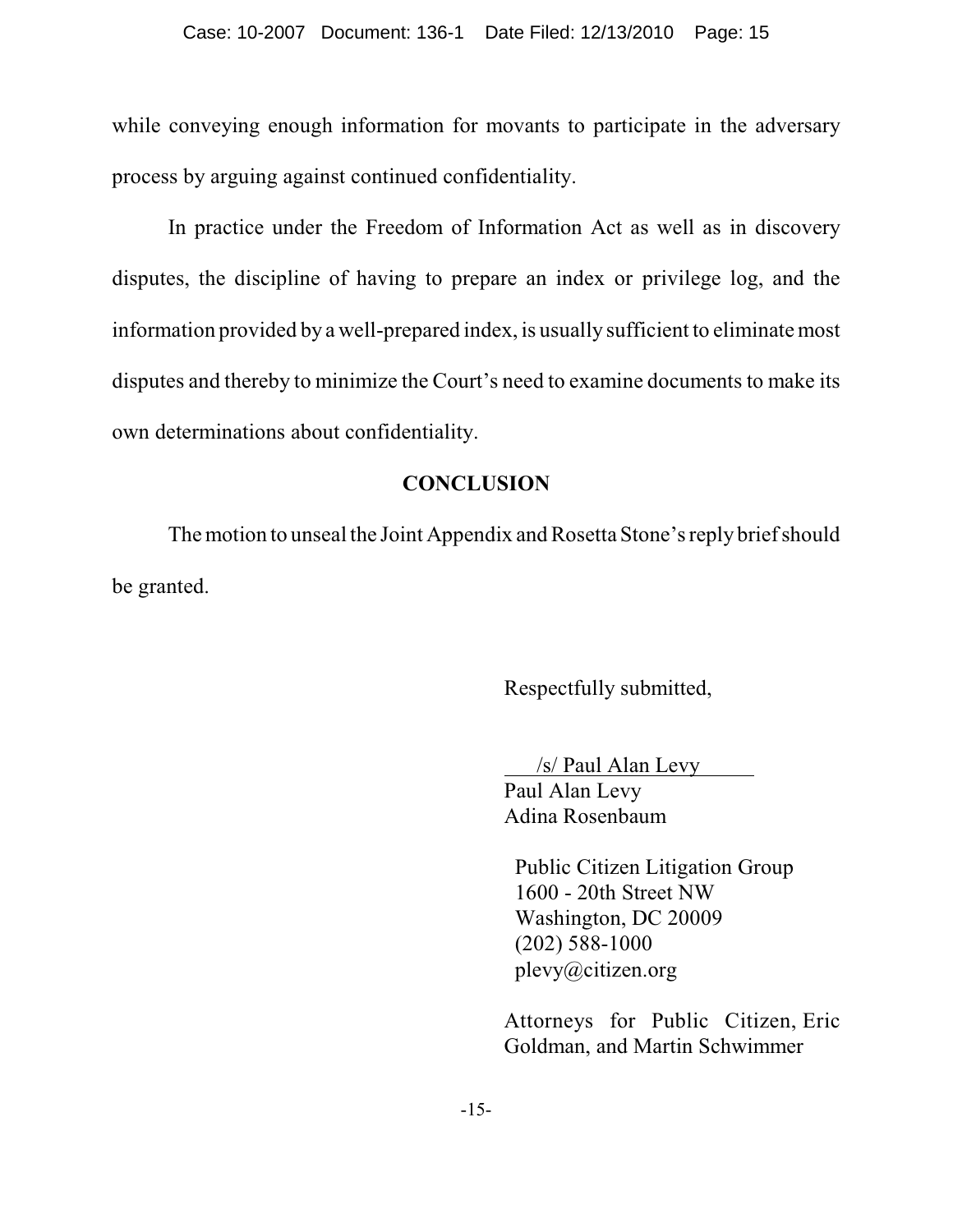December 13, 2010